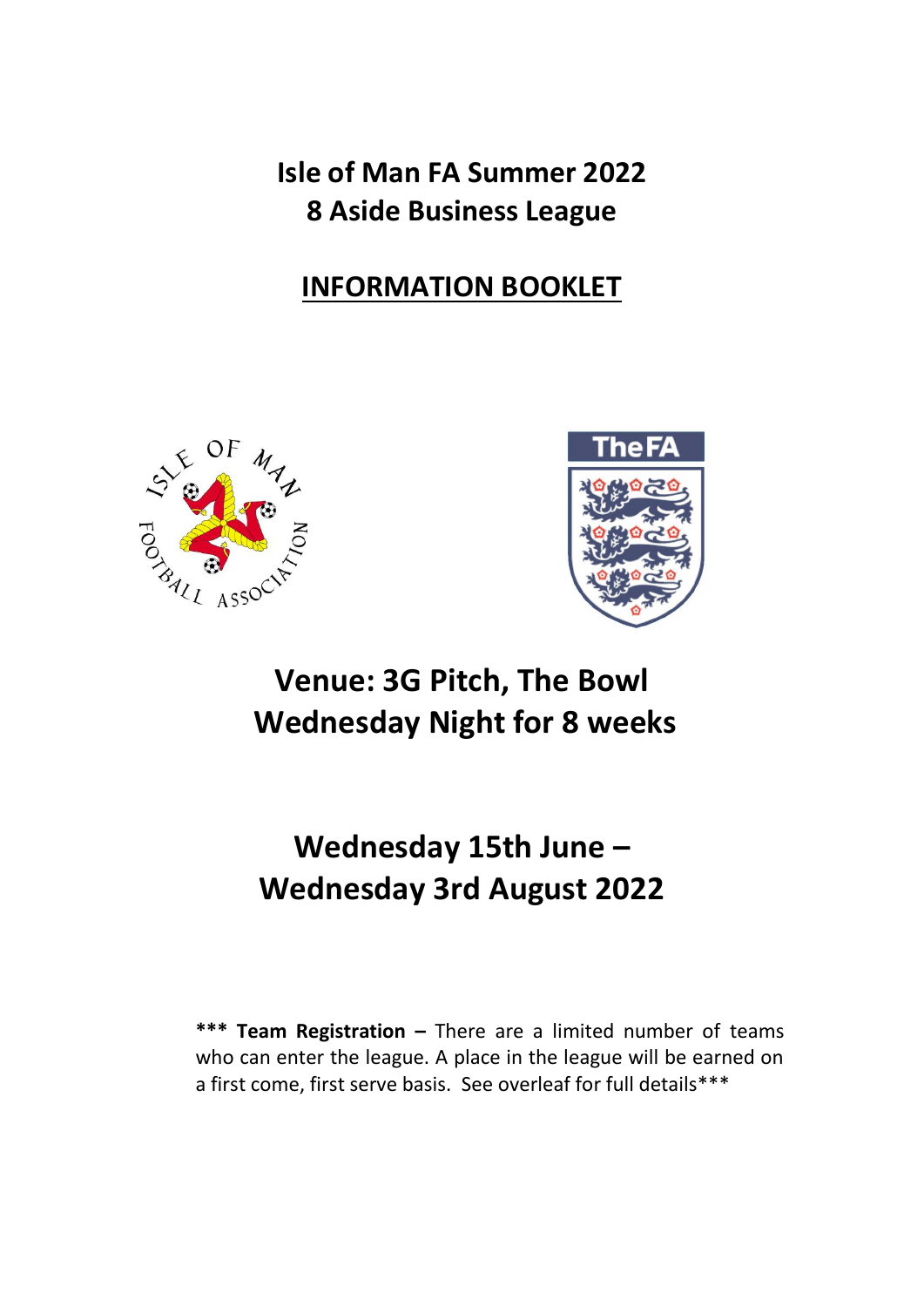# **ISLE OF MAN FA BUSINESS LEAGUE COMPETITION RULES**

#### **This is an Adult Male League. All registered players must be over 16 years of age.**

*Aim: The League is targeting IOM based businesses as it aims to engage players that are not currently playing in IOMFA affiliated and organised football. The IOMFA seek to promote 11 aside playing opportunities.*

All teams must be registered under a recognised Isle of Man based Business, Company, Association or Public house name. *In order for businesses to be able to engage sufficient numbers, squads can be comprised of individuals who are or have been associated to the stated business, company or association. We ask Team Managers to play to the integrity of the competition as the league is not aimed at players currently playing regular Saturday football yet recognise that it is very important all teams fulfil their fixture list. This will be discussed in detail at the Team Manager's meeting.*

*NB - All players must be registered before playing in the IOMFA Summer 8's Business League.* **If it is found that a team has fielded an unregistered player, 3 points will automatically be surrendered to the opposing team and a 0-3 score line will be imposed. Any dubious matters involving registration of players and involvement within a company will be resolved at the discretion of the IOMFA.**

#### **1. Team Registration –**

There are a limited number of teams who can enter the league. A place in the league will be earned on a first come, first serve basis.

A confirmed space in the league will only be issued to the team manager via email once a member of the IOMFA office staff have received all of the following:

- A completed Team Entry form detailing the Team Manager and Team Kit colours (enclosed below on p.7)
- £100 entry fee –This fee includes the initial 10 named players at a registration cost of £1 per player). Bank transfer to: Isle of Man FA Account number: 12516333 Sort Code: 55-91-00
- The code of conduct signed by the team manager (enclosed below on p.6)
- A minimum of 10 named registered players to accompany the team registration form (player registration form enclosed on p.8)

All of the above must be delivered in hard copy (FAO Lewis Qualtrough) to the staff at the FA office, Isle of Man Football Association, The Bowl, Douglas, Isle of Man, IM2 1AD. Office opening times – Tuesdays 9-5pm, Thursdays 9-5pm, and Saturdays 10am-12pm.

Team and Initial Squad registration deadline is **4pm**, **Friday 10th June 2022**

2. **Team Managers and League Referee's Meeting** –5:30pm – 6:30pm on Wednesday 8th June at the IOMFA HQ, The Bowl. It is very important that your team is represented by your team manager at this meeting.

#### **3. Group Matches**

- Initially teams will play all other teams within their group as indicated in the fixture list
- Each team will play one 30 minute game per week at the Bowl.
- Kick-off times will be 6pm, 6.30pm, 7.00pm and 7.30pm. The fixture list will clarify at which time each team will be playing each week.
- Each team will receive 3 points for a win and 1 point for a draw
- Once all group matches have been played (weeks 1-7), the group winners and runners up will progress to the knock out stages (Semi-Finals and Final, week 8).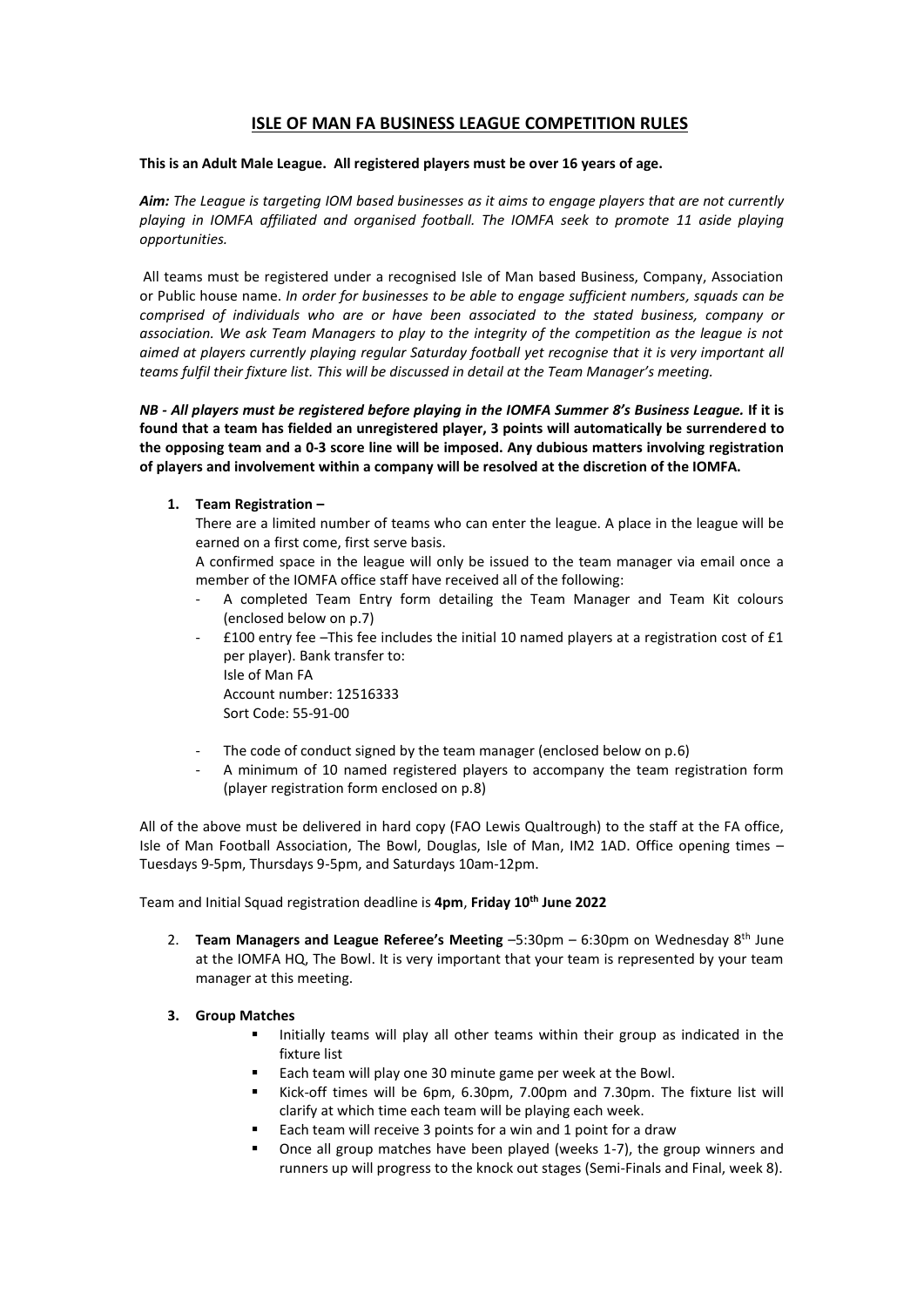- In the event of teams equal on points, they will be separated by; 1. Goal difference
	- 2. Result of the match between the two teams in question
	- 3. Total goals scored in the group
- Team Managers can register an **unlimited** amount of players for the duration of the competition. In order to be eligible to play in a Wednesday fixture, the player registration form and accompanying £1 fee must be received in hard copy at 24 hours before KO. No scanned email player registrations will be permitted.
- Only **8** players are allowed on the field of play at any one time.
- Team Managers/organisers must hand in team sheets provided by the Isle of Man FA to the referee at least 5 minutes before Kick Off.
- All teams must register a kit colour on their team registration form at the start of the season and wear it for the duration of the season.
- Failing to fulfil a fixture will result in the team being docked 1 point. The score line will favour the opposing team 3-0.

## **4. Duration of Matches**

There will be two halves of 15 minutes. Time will be added on for any excessive delays at the referees' discretion.

## **5. Knock Out Matches (Week 8)**

If the scores are level at the end of the match, extra time will be played. This will consist of 2 halves of 6 minutes. If there is still no winner after extra time the game will go into a penalty shoot out.

## **6. Penalty Shoot Outs**

- Only players on the field of play at the end of the game are eligible to take a penalty kick.
- Penalties will be taken alternatively by each team
- Initially, 3 penalties will be taken by each team and the team with the highest score will win the match.
- If the score remains equal, each team will continue to take penalties in the form of sudden death. Penalties are taken alternatively until, after an even number of penalties have been taken by each team, one team has a higher score.

#### **7. Substitutes**

Unlimited substitutions will be allowed at any time for any reason during a match, provided the referee is informed.

#### **8. Rules**

Matches will be played to FA small-sided football rules. These are the same as normal FA 11-a-side rules except that there is no offside and the defending team must be 5yards away when a free kick is taken. The goalkeeper is allowed to move along the line as a penalty is taken.

#### **9. Code of Conduct**

▪ All those involved in the competition must observe and obey the code of conduct.

#### **10. Footwear**

All players must wear appropriate footwear (for the bowl this includes Astroturf Trainers or football boots – moulded, blades are okay) and **SHIN PADS**. Any player that does not have the correct kit will not be allowed to take part in the game(s).

## **9. Forfeits**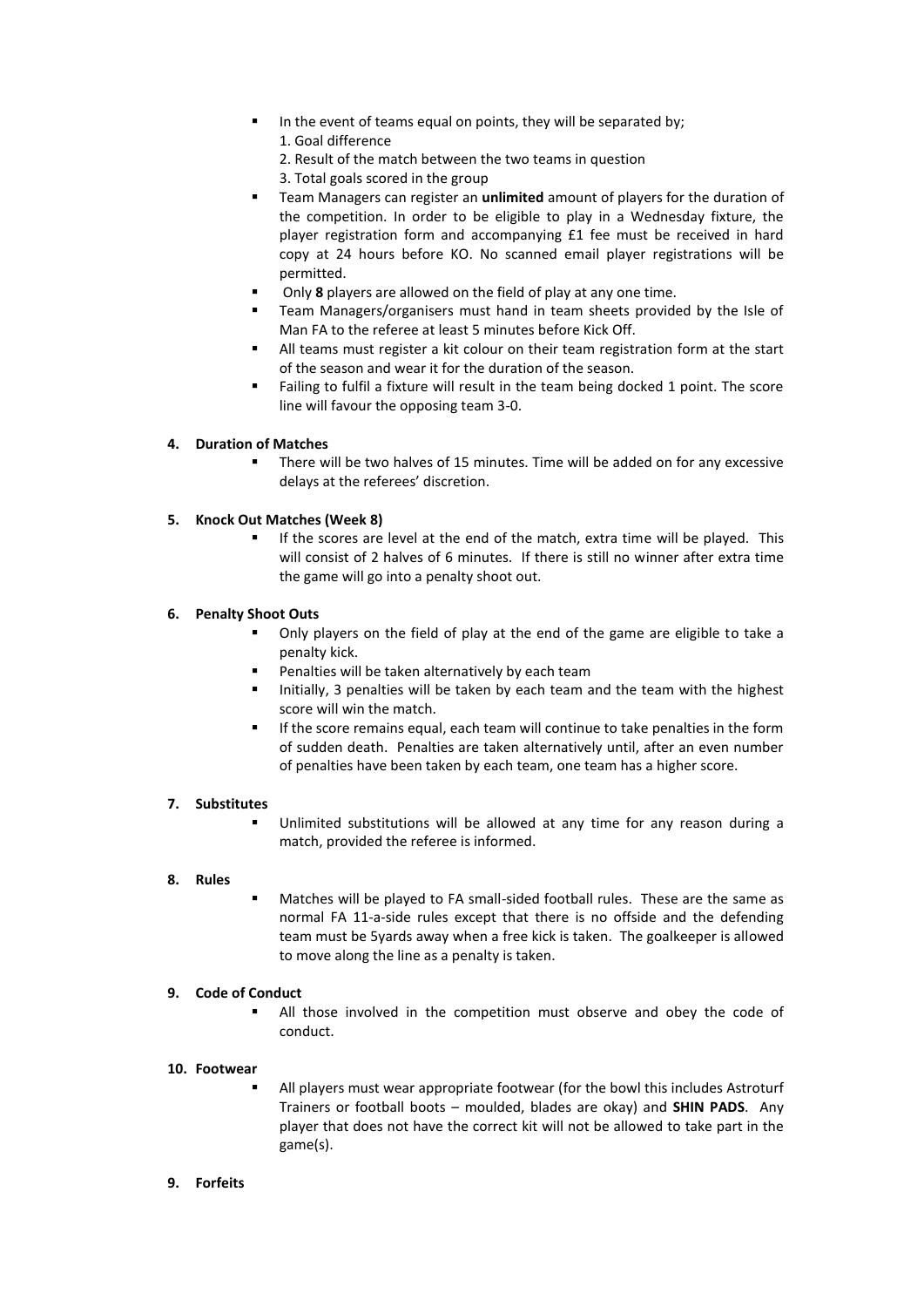■ Any team not on their designated field of play at the scheduled starting time will forfeit the match 3-0

#### **10. Kit and Colour Clashes**

Each team must provide matching kit which they use over the duration of the 8 weeks. In the event of a colour clash, the first named team should change. Bibs will be available. If bibs are to be used, it will be the Team Managers' responsibility to collect and return them to the nominated organiser on the night.

#### **11. Results**

- It is the responsibility of the referees to ensure that all results are transferred to the Isle of Man FA no later than 1.00pm on Thursdays.
- The League will be administered via the FA Fulltime System and league tables will be accessible via www.isleofmanfa.com.

#### **12. Disputes**

Referees on site each week will be IOMFA affiliated referees and will adjudicate any disputes. Their decision will be final.

#### **13. Presentations**

▪ Trophies will be presented to the winners and runners-up at the conclusion of the competition (Week 8).

#### **14. First Aid**

Any first aid will be treated or led by a Member of NSC staff responsible for the facility.

#### **15**. **Disciplinary Procedures**

- The league will follow affiliated football disciplinary procedures from the IOMFA.
- Referees are asked to use their discretion when cautioning players. To avoid having to send a player off, referees are asked to advise managers to substitute any player who is showing signs of continuous dissent and/or foul play. NB - All cautions and dismissals may result in additional suspension within other IOMFA affiliated football.

#### **16. Equality Standards**

• The IOMFA adheres to a policy of equality across all forms of football on the Isle of Man. With regards to the Business League the IOMFA encourages all players who wish to play football to play regardless of colour, gender, ability and age.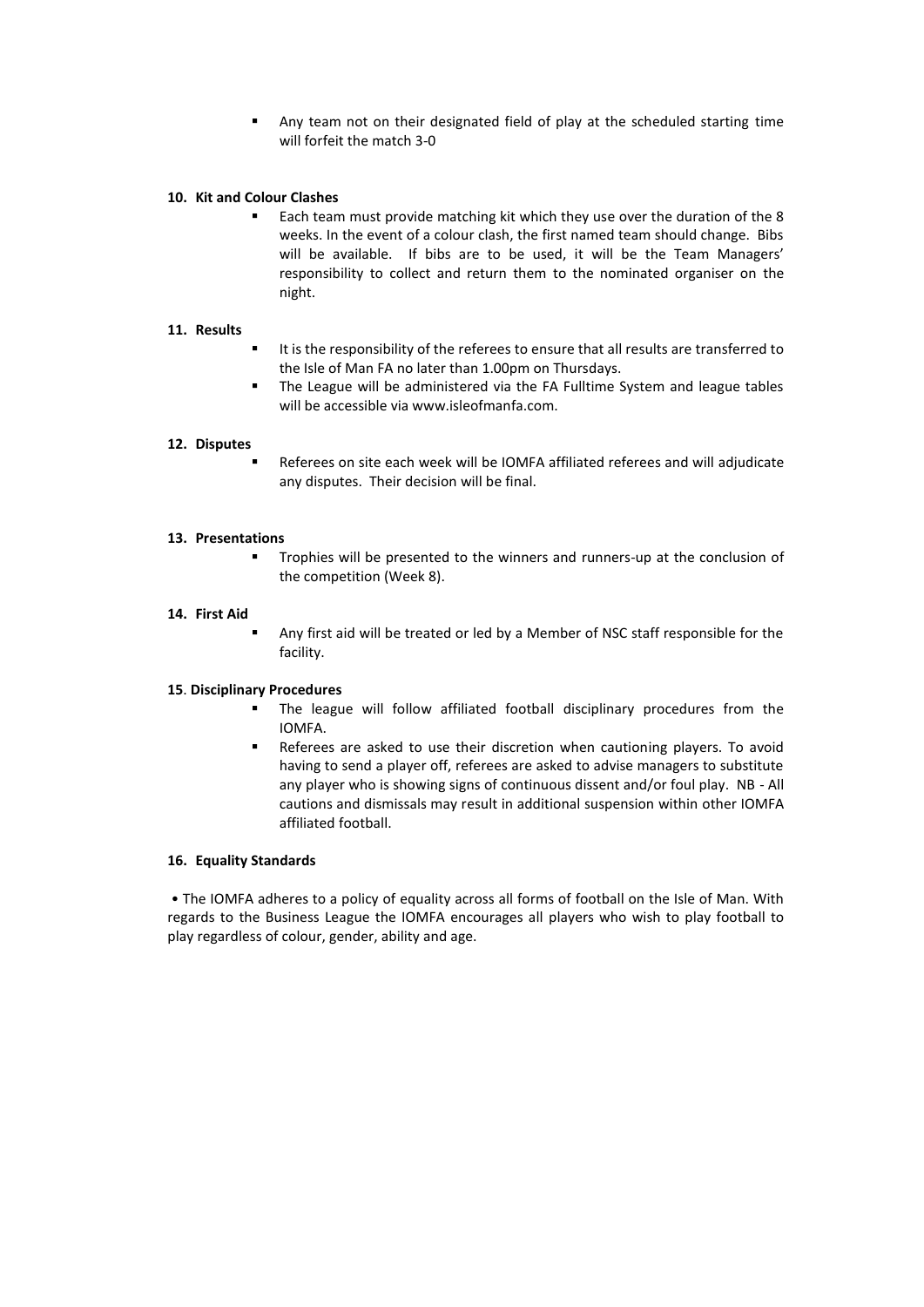# **ISLE OF MAN FA 8 ASIDE BUSINESS LEAGUE 2022 CODE OF CONDUCT**

### **Code of Conduct for Coaches/Managers:**

- Coaches/Managers must respect the rights' dignity and worth of each and every person and treat each equally within the context of the sport.
- Coaches/Managers must place the well being and safety of each player above all other considerations, including the development of performance.
- Coaches/Managers must adhere to all guidelines laid down within the constitution and the rules of The Football Association.
- Coaches/Managers must have an appropriate working relationship with each player based on mutual trust and respect.
- Coaches/Managers must not exert undue influence to obtain personal benefit or reward.
- Coaches/Managers must encourage and guide players to accept responsibility for their own behaviour and performance.
- Coaches/Managers must ensure that the activities they direct or advocate is appropriate for the age, maturity, experience and ability of players.
- Coaches/Managers should, at the outset, clarify with the player (and, where appropriate, their parents) exactly what is expected of them and also what they are entitled to expect from their coach.
- Coaches/Managers must co-operate fully with other specialists (e.g. other coaches, officials, stewards and organisers of the event) in the best interests of the player.
- Coaches/Managers must always promote the appropriate code of conduct and positive aspects of the sport (e.g. fair play) to players, parents and spectators alike. Never condone violations of the laws of the game, behaviour contrary to the spirit of the laws of the game or relevant rules and regulations or the use of prohibited substances or techniques.
- Coaches/Managers must consistently display high standards of behaviour and experience and be a role model for players, parents and spectators.

# **Code of Conduct for Players:**

- Set a positive example for other players, team mates and supporters.
- Give maximum effort and strive for the best possible performance during the game, even if the team is in a position where the desired result has already been achieved.
- Show fair play and respect all others in the game. Avoid all forms of gamesmanship and time wasting.
- Do not use inappropriate language to anyone involved with the game or competition.
- Respect the laws of the game and competition rules. Know and abide by the rules, laws and spirit of the game.
- Accept success and failure, victory and defeat, equally.
- Treat other players with due respect at all times, irrespective of the results of the game.
- Accept the decisions of match officials without protest, avoiding words or actions which may mislead an official, and show respect to officials at all times.
- Abide by the instructions of his/her Coach/Manager.
- Show due respect to the interests of supporters.

#### **Code of Conduct for Spectators:**

- Show due respect to match officials and others involved in the game. Do not use threatening or inappropriate language towards any person associated with the competition. Do not question the referee's decision or his judgement.
- Spectators must not encroach the pitch or field of play at any time, unless asked to do so by an official (e.g. serious injury to a player).
- Spectators must set a positive example to the persons and players involved in the competition.
- Give priority to the interests of the team over individual interests.
- Show due respect to the interests of other supporters.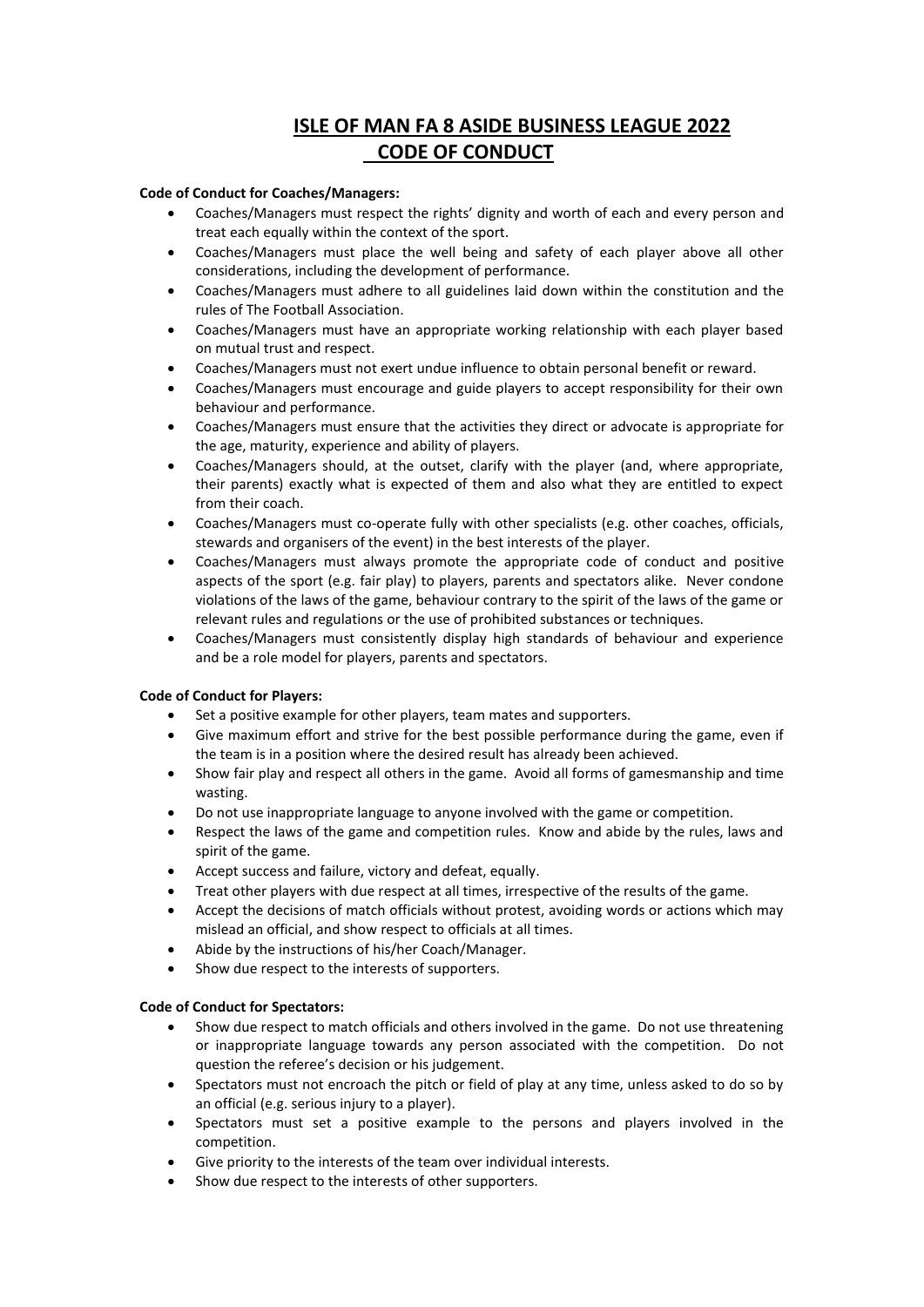- Spectators must not encourage any player to take part in un-sporting behaviour at any time during the competition.
- Abide by the rules and regulations of the competition at all times.
- Promote equality, integrity and fair play.
- Spectators may not use any form of violence (physical or verbal) or bad language to any player, supporter, official or organiser involved with the competition.

*Teams are responsible for their Spectators. If a Spectator is not adhering to this code, please advise the individual(s) in question or contact the onsite organiser.*

NB - Failure to comply with any issue included within the code of conduct will result in the disqualification from this, and any future competitions.

*On behalf of my organisation / team, players, spectators and officials, we agree to adhere to the Competition's Code of Conduct at all times and understand that failure to comply with any issue included within this code of conduct will result in the disqualification from this, and any future competitions.*

**Signed:……………………………………………… Team Manager**

**Print:………………………………………………… Team Manager**

**Organisation:……………………………………………………………**

A signed copy of the Code of Conduct **MUST** be returned to the FA office FAO Lewis Qualtrough by 4pm, Friday 10<sup>th</sup> June or Teams will not be permitted to play.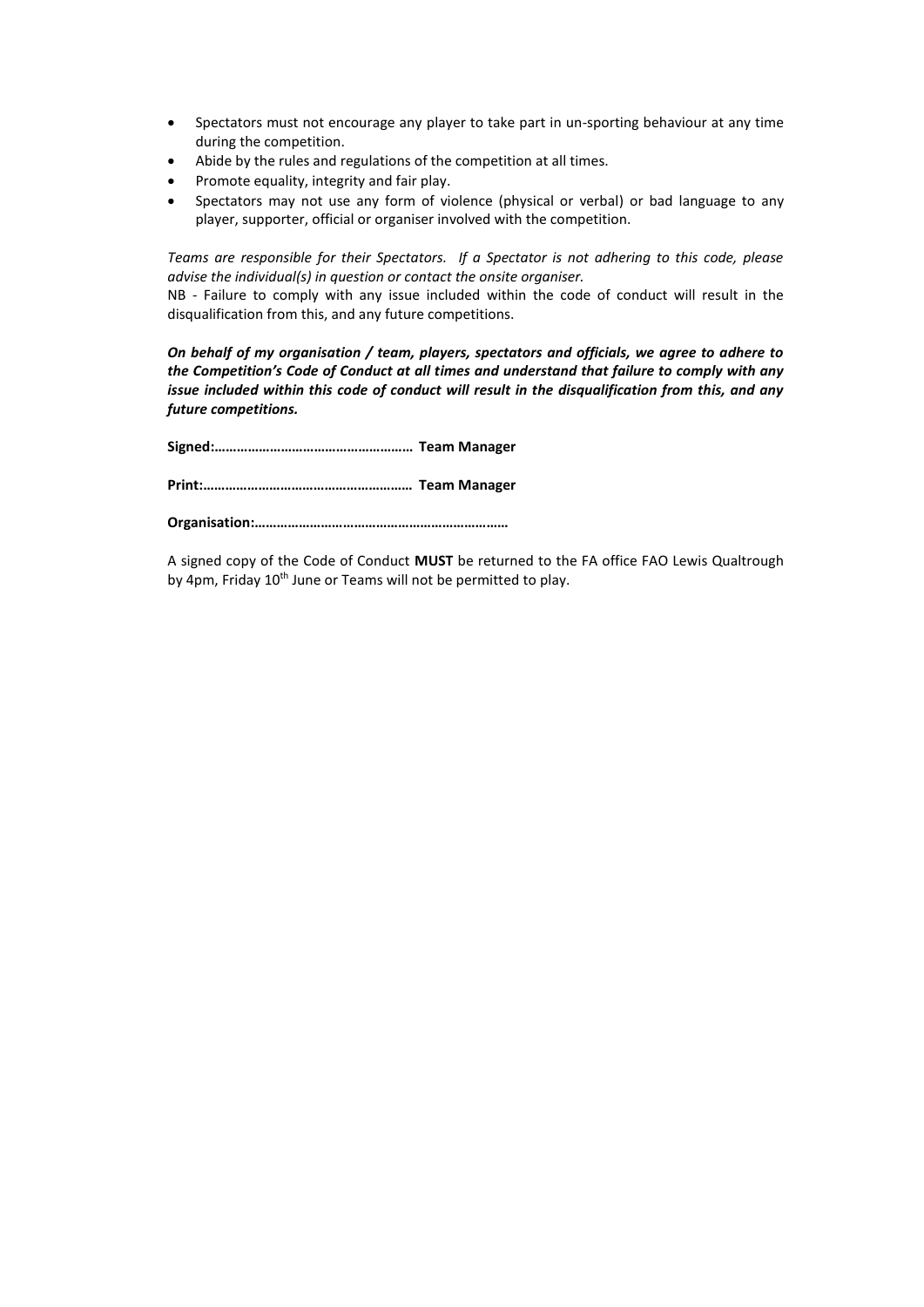

# **Isle of Man FA Business League 2022**

# TEAM REGISTRATION FORM

|                               | Colours: Shirts:Shorts:Socks: |
|-------------------------------|-------------------------------|
| <b>Team Manager's Details</b> |                               |
|                               |                               |
|                               |                               |
|                               |                               |
|                               |                               |
|                               |                               |
|                               |                               |

# **Each team may register an unlimited amount of players for the 8-a-side competition.**

I hereby apply to register a Team in the above mentioned IOMFA Business 8's competition. I am aware that there will be a team entry fee, determined by the number of teams competing in the competition for the amount of £100 per team, plus £1 registration fee per player. I understand that the NSC and IOMFA, their servants, agents and employees are under no liability whatsoever in respect of personal injury, loss or damage however caused, to any players participating in the summer 8's competition. Teams / Players are covered by the IOMFA's Public Liability Insurance only.

This form is to be returned **to FAO Lewis Qualtrough** along with all initial completed *Player Registration Forms (Minimum 10 players) to above stated address to guarantee a place in the league.*